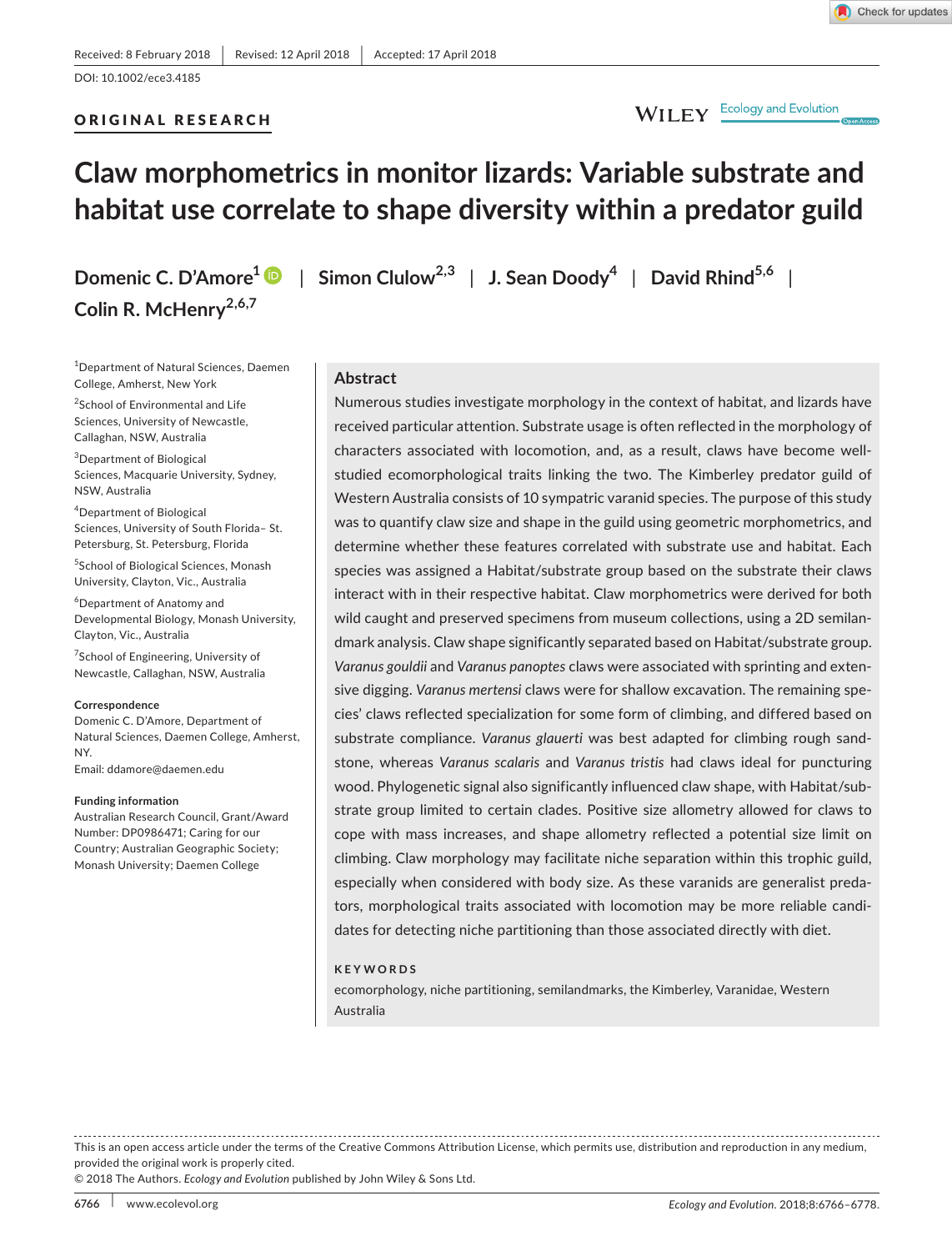# **1** | **INTRODUCTION**

Ecomorphology investigates the functional design of an organism in relationship with its environment, as morphology can limit the ability for said organism to obtain resources (Wainwright, 1991). Numerous systems and morphological traits have been explored to determine how morphology links with performance and habitat (Arnold, 1983; Findley & Black, 1983; James, 1982; Karr & James, 1975; Losos, 1990a; Melville & Swain, 2000; Williams, 1972). Lizards have often been study systems to test such principles, with investigations of body proportions (Herrel, Meyers, & Vanhooydonck, 2001; Thompson & Withers, 1997; Vanhooydonck & Van Damme, 1999), clinging, sprinting, and jumping ability (Irschick et al., 1996,2005; Losos, 1990b; Losos & Sinervo, 1989; Van Damme, Aerts, & Vanhooydonck, 1997; Zamora-Camacho, Reguera, Rubiño-Hispán, & Moreno-Rueda, 2014), retreat choice (Thompson, Clemente, Withers, Fry, & Norman, 2009), limb bone loading and gait (Clemente, Withers, Thompson, & Lloyd, 2011; McElroy & Reilly, 2009), and biting structures (Herrel, Spithoven, Van Damme, & De Vree, 1999; Herrel, Van Damme, Vanhooydonck, & Vree, 2001; Verwaijen, Van Damme, & Herrel, 2002).

Morphological adaptations associated with substrate usage are often reflected in locomotor traits (Grizante, Navas, Garland, & Kohlsdorf, 2010; Losos, 1990b; Vanhooydonck, Andronescu, Herrel, & Irschick, 2005). Claws are therefore well studied, as they are often the first and last structure to interface with substrate during locomotion (Birn-Jeffery, Miller, Naish, Rayfield, & Hone, 2012). Claw characteristics in lizards have been correlated with performance variables such as clinging and sprinting (Crandell, Herrel, Sasa, Losos, & Autumn, 2014; Tulli, Abdala, & Cruz, 2011, 2012; Zani, 2000) or habitat/microhabitat preference (Ribas et al., 2004; Teixeira-Filho, Rocha-Barbosa, Paes, Ribas, & de Almeida, 2001; Tulli, Cruz, Herrel, Vanhooydonck, & Abdala, 2009). Bird claws have also received significant attention (Hahn, Dimitrov, Rehse, Yohannes, & Jenni, 2014), focusing on curvature and its relationship with habitat (Bock & Miller, 1959; Fowler, Freedman, & Scannella, 2009; Glen & Bennett, 2007; Mosto & Tambussi, 2014; Pike & Maitland, 2004). Large comparative studies of mammals have used claws/unguals to determine locomotor, and in particular fossorial, adaptations (MacLeod & Rose, 1993). Modern claws are often correlated with those of nonavian dinosaurs to extrapolate paleo-behavior (Burnham, Feduccia, Martin, & Falk, 2011; Fowler, Freedman, Scannella, & Kambic, 2011; Lautenschlager, 2014). These studies quantified claw morphology in several ways, including Euclidean distance measures, claw curvature based on triangles, outline-based morphometrics, and digital modelling (respective examples in Ribas et al., 2004; Feduccia, 1993; MacLeod & Rose, 1993; Manning et al., 2009). Most studies of lizard claw morphology in particular are a variation of the method presented by Zani (2000), which combined Euclidean measures and angular values.

Claws may function as ecomorphologically significant traits within trophic guilds, potentially allowing members to exploit different habitats and reduce interspecific competition. Guilds are defined

 **D'AMORE** ET AL. **1999 1999 1999 1999 1999 1999 1999 1999 1999 1999 1999 1999 1999 1999 1999 1999 1999 1999 1999 1999 1999 1999 1999 1999 1999 1999 1999 1999 1999**

as multiple species that exploit a similar resource in a similar way (Root, 1967). The monitor lizards (Family: Varanidae) of northern Australia form closely related top-predator guilds (Wilson & Swan, 2013). The Kimberley (Western Australia) guild consists of 10 sympatric varanid species. Guild members are characterized as generalist, opportunistic predators possessing a degree of dietary overlap (Losos & Greene, 1988; Shine, 1986). The spread of the invasive cane toad (*Rhinella marinas*) has decreased populations of many varanid species across northern Australia (Doody et al., 2009; Doody, James, et al., 2014; Doody, Mayes, et al., 2014; Doody et al., 2017; Doody, Soanes, et al., 2015; Shine, 2010), potentially changing the nature of these guilds.

The purpose of this study was to quantify the morphological variability in the claws of the Kimberley monitor lizard guild, and determine whether it correlated with function and ecology. Our major hypothesis was if monitor lizard claws interacted with a variety of substrates, then they would have significantly different claw morphologies. We clustered the varanid species into ecological groups based on the substrate their claws typically interact with within their respective habitats. We then measured both forelimb and hindlimb claws, and analyzed them using geometric morphometrics. We also investigated how allometry and phylogeny might also influence claw structure. Lastly we explored how claw morphology could potentially facilitate niche separation in the Kimberley monitor guild.

# **2** | **MATERIALS AND METHODS**

#### **2.1** | **Ecological assignments**

The Kimberley landscape is diverse, with gorges, boulder fields, riparian zones, and savannahs of flat, open grasslands. As habitat, locomotor mode, and substrate are closely linked, varanid claws may interact with number of substrates to varying degrees. Therefore, varanid species were placed in *a priori* groups based on these factors. Estimates of species substrate usage and locomotor mode were taken from the relevant literature and personal observations (Clemente, Thompson, & Withers, 2009; Openshaw & Keogh, 2014; Thompson et al., 2009; Wilson & Swan, 2013). This resulted in five Habitat/substrate groups (Table 1):

- **1.** *Arboreal* consists of savannah species which are primarily observed climbing trees. *Varanus scalaris* and *Varanus tristis* may be found within grassland trees (Pianka, 2004; Smith, Sweet, & King, 2004; Sweet, 2007). *Varanus mitchelli* frequents mangroves in the riparian zone, and uses branches to launch into rivers (Schultz & Doody, 2004; Shine, 1986).
- **2.** *Escarpment* consists of monitors that climb large, vertical faces of sandstone escarpments, typically within gorges. This group is solely composed of the saxicolous *Varanus glauerti* (Sweet, 2004a).
- **3.** *Riverbed* consists solely of *Varanus mertensi,* which is almost always found in proximity to permanent freshwater (Christian,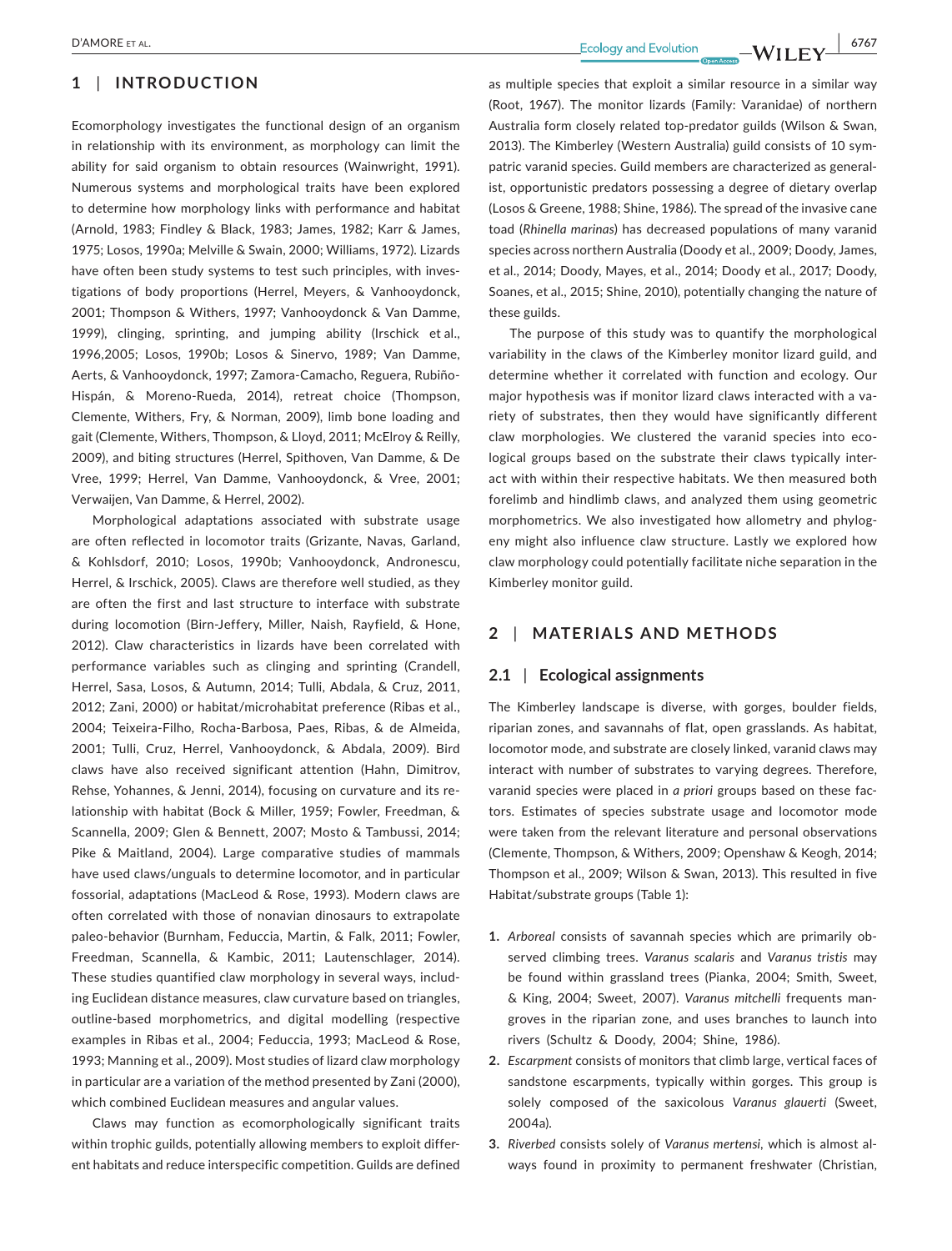**6768 WII FY** Ecology and Evolution *COLOGY* **COLOGY B**<sup>2</sup>AMORE ET AL.

2004a; pers. obs.). This species is known to occasionally bask and/or sleep in trees, but is more typically associated with the rocks and soil of the river's edge. It excavates shallow burrows near water, and forages primarily on semi- and fully aquatic river prey (Kennett, Christian, & Pritchard, 1993; Losos & Greene, 1988; Mayes, Thompson, & Withers, 2005; Rhind, Jackson, Pezaro, & Doody, 2016).

- **4.** *Rocky-field* consists of monitors found in rocky open fields, composed of spinifex grasses, small trees, boulders, and outcrops. These species cross open terrain, climb up rocks, and refuge within crevices. This group includes *Varanus acanthurus, Varanus glebopalma,* and *Varanus kingorum* (Dryden, 2004; King, 2004; Sweet, 2004b).
- **5.** *Savannah-burrower* consists of large, widely foraging, savannah monitors who burrow extensively in soil (Doody, James, et al., 2014). These species are rarely found in trees, and include *Varanus gouldii* and *Varanus panoptes* (Christian, 2004b; Thompson, 1995).

#### **2.2** | **Specimens and data collection**

Claw morphometrics were taken from both wild caught and preserved specimens. Wild-caught specimens were captured at El Questro Wilderness Park, situated in the Kimberley, Western Australia (15°53′42.1″S, 128°7′56.8″E), during the Dry Season. Lizards were caught using a combination of trapline fences equipped with pit- and funnel-traps (similar to Doody, Clulow, et al., 2015), noosing, and hand-capture. Field researchers would survey the park in teams, and noose specimens when encountered. Specimens were placed in a breathable cloth bag upon capture, taken back to camp, processed, marked, and released the following day in the same place. Dry- and ethanol-preserved specimens were from the Division of Reptiles and Amphibians in the University of Michigan Museum of Zoology (UMMZ). The only specimens in the collection omitted had damage to the distal tissue where the claw erupted, or the claw was broken or visibly worn. All specimens had their snout-vent length (SVL) taken using measuring tape.

| <b>Species</b>     | Habitat/substrate group | Clade          | N              |
|--------------------|-------------------------|----------------|----------------|
| Varanus acanthurus | Rocky-field             | Acanthurus     | 15             |
| Varanus glauerti   | Escarpment              | <b>Tristis</b> | $\overline{7}$ |
| Varanus glebopalma | Rocky-field             | <b>Tristis</b> | 5              |
| Varanus gouldii    | Savannah-burrower       | Gouldii        | 12             |
| Varanus kingorum   | Rocky-field             | Acanthurus     | 3              |
| Varanus mertensi   | Riverbed                | Gouldii        | 14             |
| Varanus mitchelli  | Arboreal                | <b>Tristis</b> | 10             |
| Varanus panoptes   | Savannah-burrower       | Gouldii        | $\overline{7}$ |
| Varanus scalaris   | Arboreal                | <b>Tristis</b> | 18             |
| Varanus tristis    | Arboreal                | <b>Tristis</b> | $\overline{4}$ |

The claw of digit IV of both the forelimb and hindlimb of each side was placed lateral-side up against a light background with a scale. Photographs were taken with a Canon Rebel T3 EOS and 60 mm Macro lens held perpendicular to the claw. A camera stand ensured proper perspective in the museum. For wild specimens, the lizard was held in position by a researcher while another photographed it (Figure 1).

Tinius and Russell (2017) proposed the use of "pseudolandmarks" (referred to here as semilandmarks) when measuring claws, and we adopted a similar method. This approach, nested in geometric morphometrics (Bookstein, 1997; Zelditch, Swiderski, Sheets, & Fink, 2004), best assumes the totality of claw shape. The margin of the claw was traced from photographs in TpsDig 2.16 using the curve drawing tool (Rohlf, 2010). Tracing started at the base where the claw erupts to the tip, on both the dorsal and palmer/plantar sides (Figure 1). The base of the claw itself was not traced, because (a) our method as is accurately depicted the height of the claw at the base and (b) differences in distal scale morphology would add shape variance that is not relevant to claw function. The two traced margins were transformed into 30 equidistant coordinates, and the coordinates at the tip were combined into one. This resulted in three landmarks and 56 semilandmarks, the latter of which were slid to minimize the bending energy (Gunz & Mitteroecker, 2013; Perez, Bernal, & Gonzalez, 2006) using TpsRelw 1.53 (Rohlf, 2013). This program also performed a generalized least squares Procrustes superimposition on the data, and calculated centroid size (CS). CS is the square root of the sum-squared distances from the landmarks to the centroid (Zelditch et al., 2004). It is technically a linear measurement, but measures overall size as opposed to a single Euclidean dimension. Bilateral symmetry was assumed; the superimposed coordinates and CS were averaged between left and right sides.

#### **2.3** | **Ordination and statistics**

All analyses were conducted in MorphoJ (Klingenberg, 2011) and SPSS Version 19.0 (IBM Corp, Armonk, NY). A 10,000 permutations test of the Procrustes distance between forelimb and hindlimb claws determined there was no significant difference between them

> TABLE 1 Kimberley varanid species with Habitat/substrate group, clade according to molecular phylogeny, and number of specimens sampled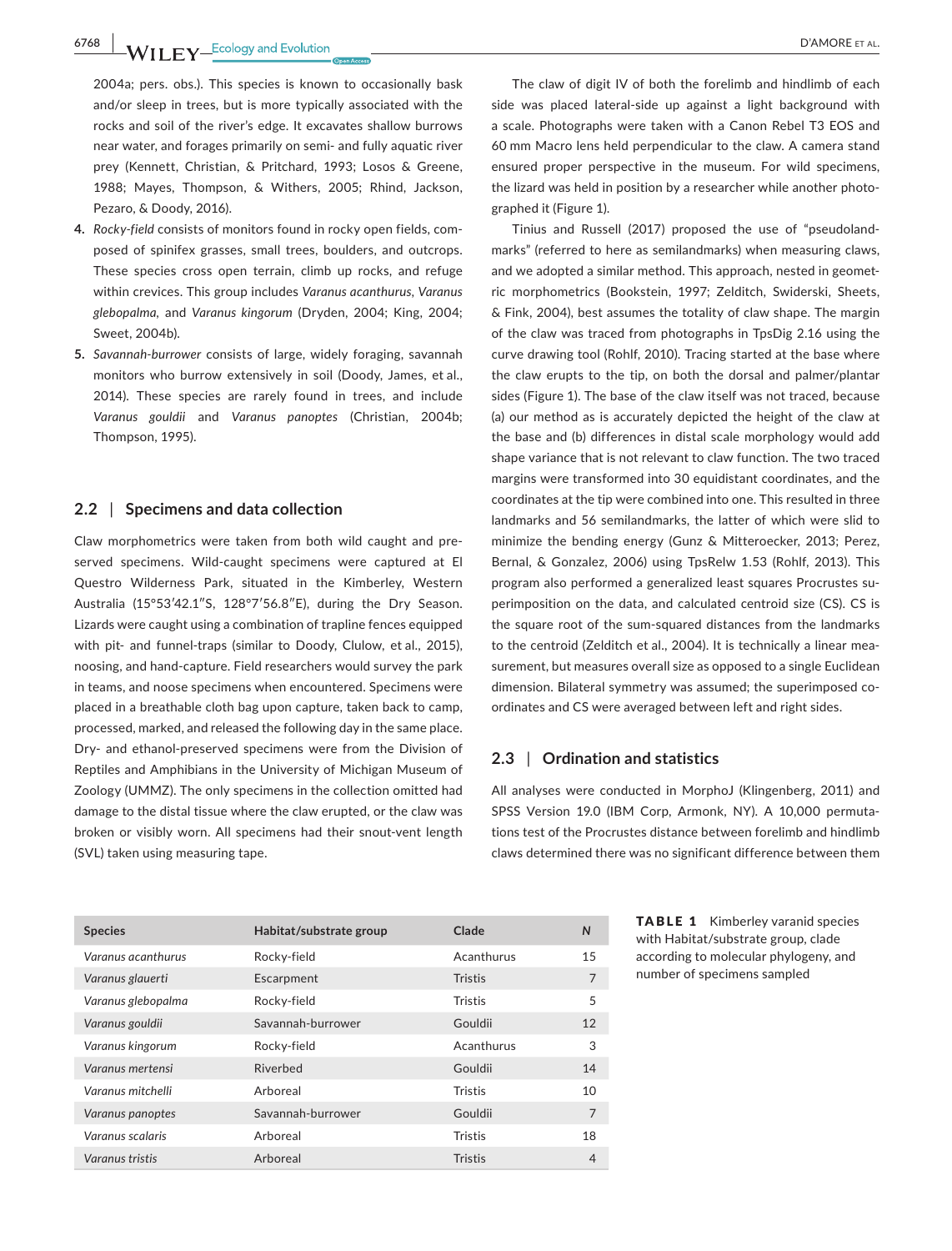

FIGURE 1 Claws were photographed from both wild caught (a,c; *Varanus mitchelli*, Vmi12) and preserved museum (b,d; *V. mitchelli*, UMMZ 210576) specimens. (e) Fifty-nine equidistant coordinates were plotted, and semilandmarks were slid using minimum bending energy. (f) Shape variance was represented through vector diagrams

(*p* = 0.0514). Forelimb and hindlimb claws were therefore analyzed together from here on.

Numerous genetic phylogenies of Varanidae exist (Ast, 2001; Clemente et al., 2009; Fitch, Goodman, & Donnellan, 2006; Vidal et al., 2012), and the consensus is that four major clades are present in Australia; the pygmy monitors ("Odatria" clade), the sand monitors ("Gouldii" clade), the lace monitors ("Varius" clade), and the mangrove monitors ("Indicus" clade). Odatria may be further divided into the "Tristis" and "Acanthurus" clades (Table 1). Claw morphometrics were mapped onto a molecular phylogeny with branch lengths in MorphoJ (based on Thompson et al., 2009), to evaluate shape and Habitat/substrate group in reference to relatedness. A 10,000 permutations test against the null hypothesis indicated that phylogenetic signal did influence claw shape (*p* = 0.0034), so this relationship was investigated further. MorphoJ generated phylogenetically independent contrasts (PICs) as a way of measuring relative shape change decoupled from

relatedness (Felsenstein, 1985; Klingenberg & Marugán-Lobón, 2013). The output was in *x-y* coordinates for each branching on the phylogeny. These coordinates were converted to Procrustes distances, and a greater value indicated a greater relative shape change decoupled from phylogenetic history. Sample claws and line drawings of species means were also plotted on the phylogeny for qualitative visual comparison.

Allometric reduced major axis regressions (sensu Clarke, 1980) and their residuals were produced using PAST (Hammer, Harper, & Ryan, 2001), plotting CS and shape coefficients against SVL for all individuals. Allometry concerning CS was defined by a statistically significant (*p* < 0.05) slope deviating from 1. Consistency in shape indicates isometry; therefore, allometric shape change is any significant slope. Residuals were then analyzed to determine significant differences between Habitat/substrate groups once the data were normalized. These residuals were not normally distributed within certain groups according to Shapiro–Wilk tests, but homoscedastic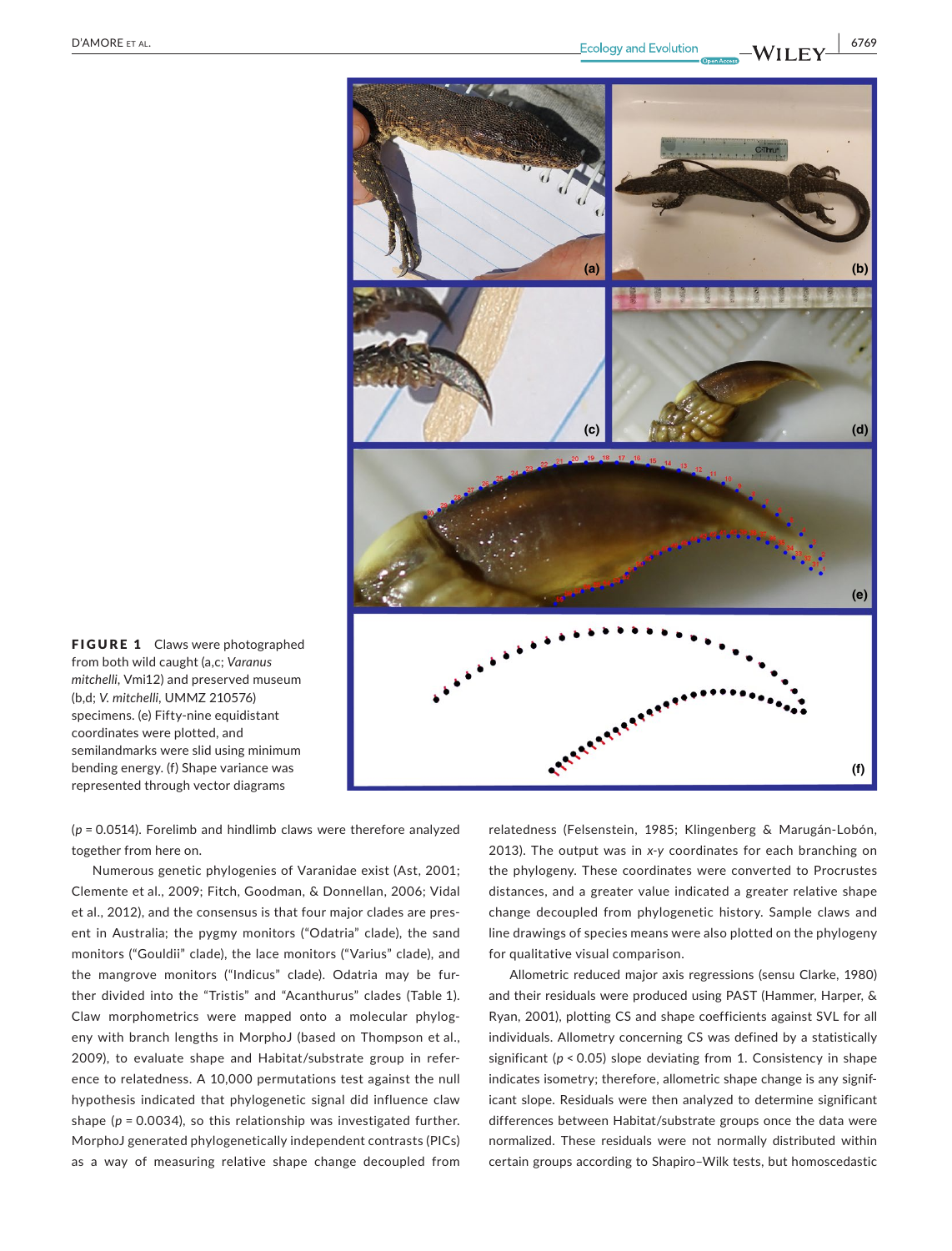

FIGURE 2 Phylogenetic tree topology of *Varanus* used in this study, based on Thompson et al. (2009) and generated using Mesquite (Maddison & Maddison, 2017). Major clades are labelled, including (a) Gouldii, (b) Odatria, (c) Acanthurus, and (d) Tristis. Numbers at each node indicate phylogenetically independent contrasts in the form of Procrustes distances for associated branches. Line diagrams indicate the mean shape for each species, and colored branches indicate Habitat/ substrate group. Scale = 2 mm

according to Levene's test. Therefore, they were analyzed using a nonparametric analysis of variance (Kruskal–Wallis).

Procrustes distances were calculated between Habitat/substrate groups to determine the pairwise differences in mean shapes. The statistical significance of these distances was assessed with 10,000 permutations tests. A principal components analysis (PCA) was conducted to determine the degree of shape variance within the data set. All PCs representing over 10% of the variance were considered, and were plotted as *x–y* scatter-based morphospaces. The aforementioned phylogeny was also plotted on the same morphospace resulting in a phylomorphospace.

## **3** | **RESULTS**

# **3.1** | **Phylogenetic context of Habitat/substrate groups**

Habitat/substrate groups were exclusive to either the Odatria or Gouldii clades, a separation reflected by a relatively large PIC at the root (Figure 2). All Riverbed and Savannah-burrower taxa were exclusive to Gouldii, as another large PIC signified the separation between these two groups. Although Odatria consisted of three Habitat/substrate groups, the clade mostly showed low PICs with one exception. The entirety of the Acanthurus clade was Rocky-field with a relatively low PIC. The Tristis clade had one Rocky-field representative branching off early, with the remaining members mostly being Arboreal. The branching off of the Escarpment taxon from the Arboreal resulted in the largest PIC in our data set.

#### **3.2** | **Allometry**

Arboreal, Escarpment, and Rocky-field taxa typically had smaller SVLs. Claw CS and SVL were highly correlated ( $r^2$  = 0.91), and indicated positive size allometry regardless of species or Habitat/ substrate group (Figure 3). Positive shape allometry, although

significant, had a much poorer goodness of fit  $(r^2 = 0.35)$ , as shape appeared to be consistent within species regardless of body size (for example, both a 195.7 mm and 385.6 mm SVL *V. gouldii* had shape-coefficents of ~0.12). This resulted in individuals not conforming closely to the regression. For both size and shape residuals, Savannah-burrower varanids displayed primarily positive values and Riverbed taxa were mostly negative, with other groups plotting on both sides of the regression. This resulted in a significant difference as indicated by Kruskal–Wallis (Table 2).

#### **3.3** | **Shape variability**

All Procrustes distances between Habitat/substrate groups were statistically significant (Figure 4). Savannah-burrower was closest to Riverbed, and both were farthest from Escarpment. Arboreal and Rocky-field were the closest to one another out of all groups.

The first two PCs accounted for >80% of the total shape variance. PC1 (61.62%) displayed variation in claw height relative to length. Short, high claws were indicated by positive values, and low, elongate ones as negative (Figure 5a). PC2 (20.87%) could be defined as claw curvature. Positive values defined more curved claws and negative values indicated less curved claws. Curved claws also reflected a narrowing at the tip.

Savannah-burrower varanids had some of the most negative PC1 values, and surrounded the mean of PC2 (Figure 5b). Opposite them was the Escarpment species with all positive PC1 scores. Arboreal varanids surrounded the mean of PC1, with majority possessing positive PC2 scores. Riverbed varanids had average to negative PC values, with some of the most negative PC2 values in the sample. The Rocky-field scores rested between Arboreal and Escarpment, and overlapped both.

The phylomorphospace (Figure 5c) clustered the Gouldii clade together with average to negative PC1 and 2 values, and Odatria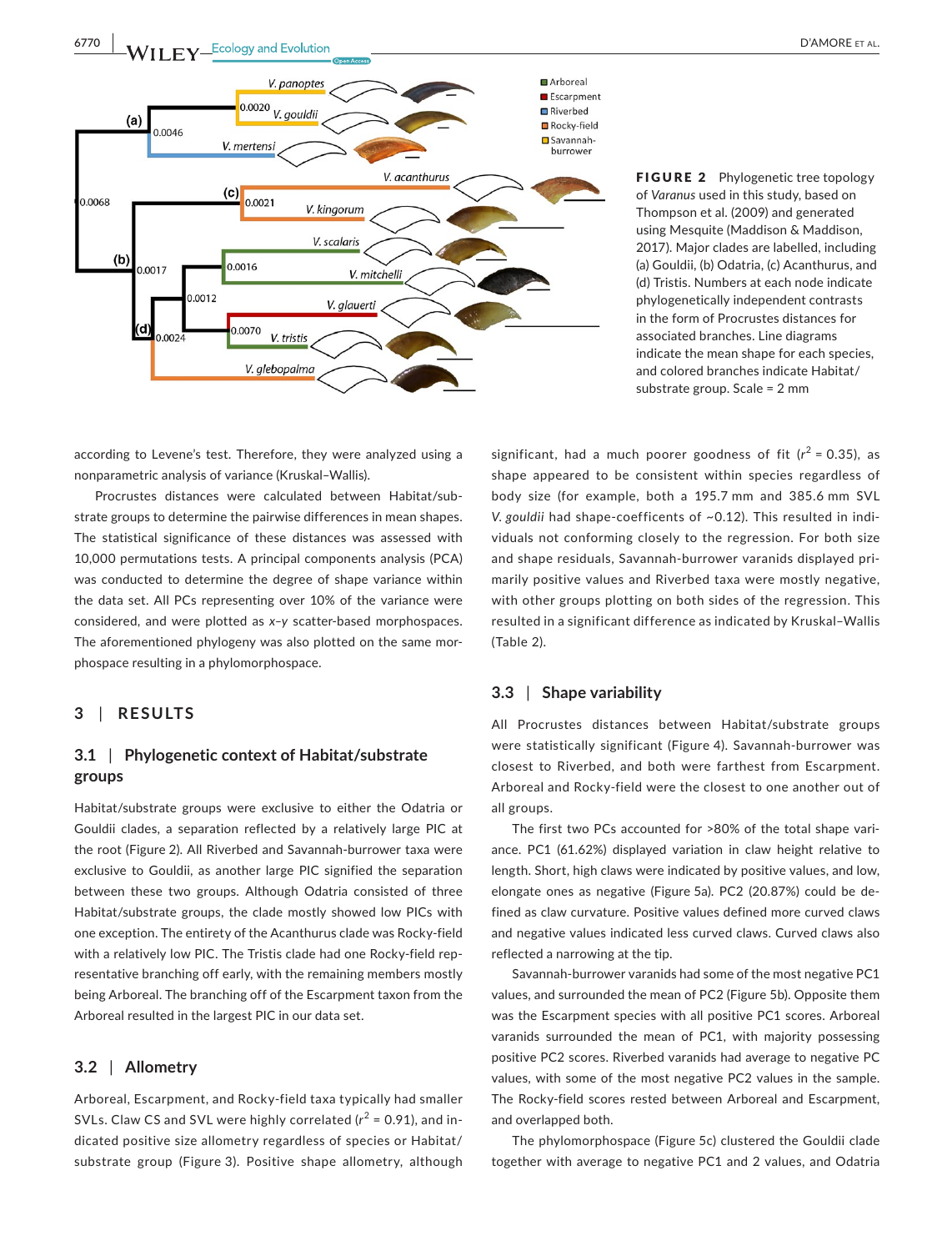



primarily in the opposite quadrant with average to positive PC1 and 2 values. *Varanus gouldii* and *V. panoptes* clustered with low PC1 scores, reflecting long claws with shallow curves and low heights. *Varanus mertensi* separated from them with a low PC2 score, as its claws were uncurved. Within the Odatria, *V. glauerti* stood out with a high PC1 score that displayed a very short and high claw. *Varanus tristis* had the highest PC2, indicating its claws both curved and tapered to a distinct point. The remainder of the Odatria clustered together.

# **4** | **DISCUSSION**

#### **4.1** | **Summary and hypotheses**

There were significant and noticeable differences between the claw morphology of each Habitat/substrate group. Therefore, our primary hypothesis that claw morphology correlated with substrate use was supported. The claws of Riverbed species were long and straight. The Savannah-burrower species were even longer, slightly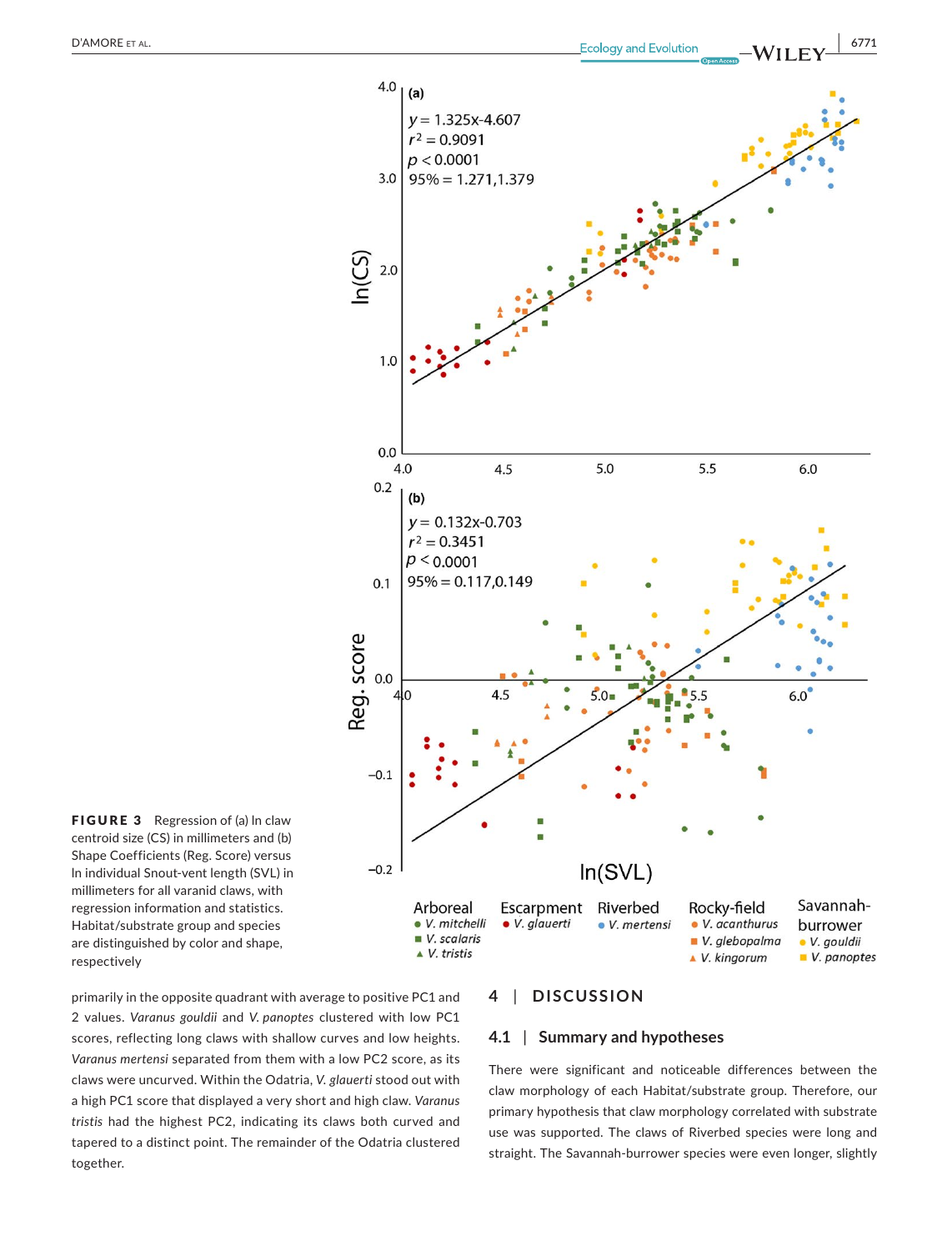TABLE 2 Output of Kruskal–Wallis test of allometric regression residuals between Habitat/substrat*e* groups

| Variable    | df |        |          |
|-------------|----|--------|----------|
| <b>Size</b> | 4  | 44.558 | < 0.0001 |
| Shape       |    | 26.667 | < 0.0001 |
|             |    |        |          |

*Notes*. Regressions plotted in Figure 3.

curved, and relatively large. Arboreal, Rocky-field, and Escarpment groups had claws that were all relatively high, with varied curvature. On average, Escarpment had the highest and shortest claws, and Arboreal had the most curved claws with a distinct "pointed" tip. The Rocky-field group overlapped both these groups, with means rested in-between. Allometry and phylogeny influenced claws as well, as Odatria were all relatively small climbers and Gouldii were both large and terrestrial.

# **4.2** | **Habitat-related explanations for claw morphology**

The claws of the Kimberley varanid guild shared striking similarities with those of previously studied taxa, especially other lizards and birds. Because we did not directly measure performance here, our conclusions about the influence of habitat on claw morphology were based on analogy with previously studied taxa.

Greater claw height and curvature are considered indicative of climbers (Crandell et al., 2014; Ribas et al., 2004; Tulli et al., 2009), and especially true for mostly vertical climbers (Glen & Bennett, 2007). It is not surprising that the Arboreal, Rocky-field, and Escarpment taxa collectively reflected a similar condition, considering accounts of some sort of climbing existed for all species (see section 2.1). Claws interlock with substrate when climbing, thereby generating nonvertical contact surfaces (Biewener, 2003). These surfaces are typically perpendicular to adductor forces, resulting in a vertical reaction force supporting the animal (Cartmill, 1985). A relatively high claw has a mechanical advantage, and can withstand these forces as the animal clings to substrate (Alexander, 1968). The curved, narrow-tipped Arboreal claws were specialized for creating these contact surfaces by penetrating the wood and

bark they often climb (Biewener, 2003). The Escarpment claws were significantly shorter, and consequently higher, than those of their arboreal relatives. Two possible explanations exist for why this is. First, this particular claw morph may be specialized to deal with rough substrates (Zani, 2000) such as sandstone. These surfaces cannot be penetrated like wood, and the claw must therefore interlock with sand-size particles when climbing. Having long claws would project the varanid's center of mass away from its own supports, increasing its likelihood of toppling (Cartmill, 1985). An alternative explanation is that the hard sandstone substrate could have worn away part of the claw. Constantly climbing the escarpment may have grinded down the tip, giving the claw a shorter, less curved appearance. There was little evidence of claw wear apparent to the naked eye, so we feel the former is more likely.

Members of the Rocky-field group may be considered locomotor generalists, as accounts indicate they both free-roam and rock-climb. *Varanus glebopalma* is especially proficient in both behaviors (Sweet, 2004b); it habitually rushes after prey, sprints across boulder fields, and ascends vertical rock faces. Rocky substrate was therefore reflected in claw shape; claws were relatively short and high, similar to (although to a lesser degree than) Escarpment taxa. The Rocky-field morphotype might allow these varanids to interact with rocky substrate in a more versatile way than *V. glauerti*, which is considered to be "wholly saxicolous" in the Kimberley (Sweet, 2004a p.369).

The Savannah-burrower and Riverbed claws reflected terrestrial locomotion primarily. A shallow-curved claw would be ideal for providing grip as the foot is rotated against substrate when running, as seen in ground birds (Birn-Jeffery et al., 2012; Feduccia, 1993; Glen & Bennett, 2007; Pike & Maitland, 2004). Both biomechanical models and empirical studies correlate relative limb lengths and speed (Garland, 1985; Losos, 1990b; Sinervo & Losos, 1991), because increasing stride length will transport the animal farther with each step (Biewener, 2003). Replacing claw height with length would increase overall limb length and consequently sprint speed (Teixeira-Filho et al., 2001; Tulli et al., 2009, 2012), and the Savannah-burrower varanids are known to have especially high sprint speeds (Clemente, Withers, & Thompson, 2012; Clemente et al., 2009).

The need to loosen and move resistant material is the main obstacle of a digging vertebrate (Hildebrand, 1985). This requires much

FIGURE 4 Procrustes distances among Habitat/substrate groups for all claws. All were significant (*p* < 0.05)

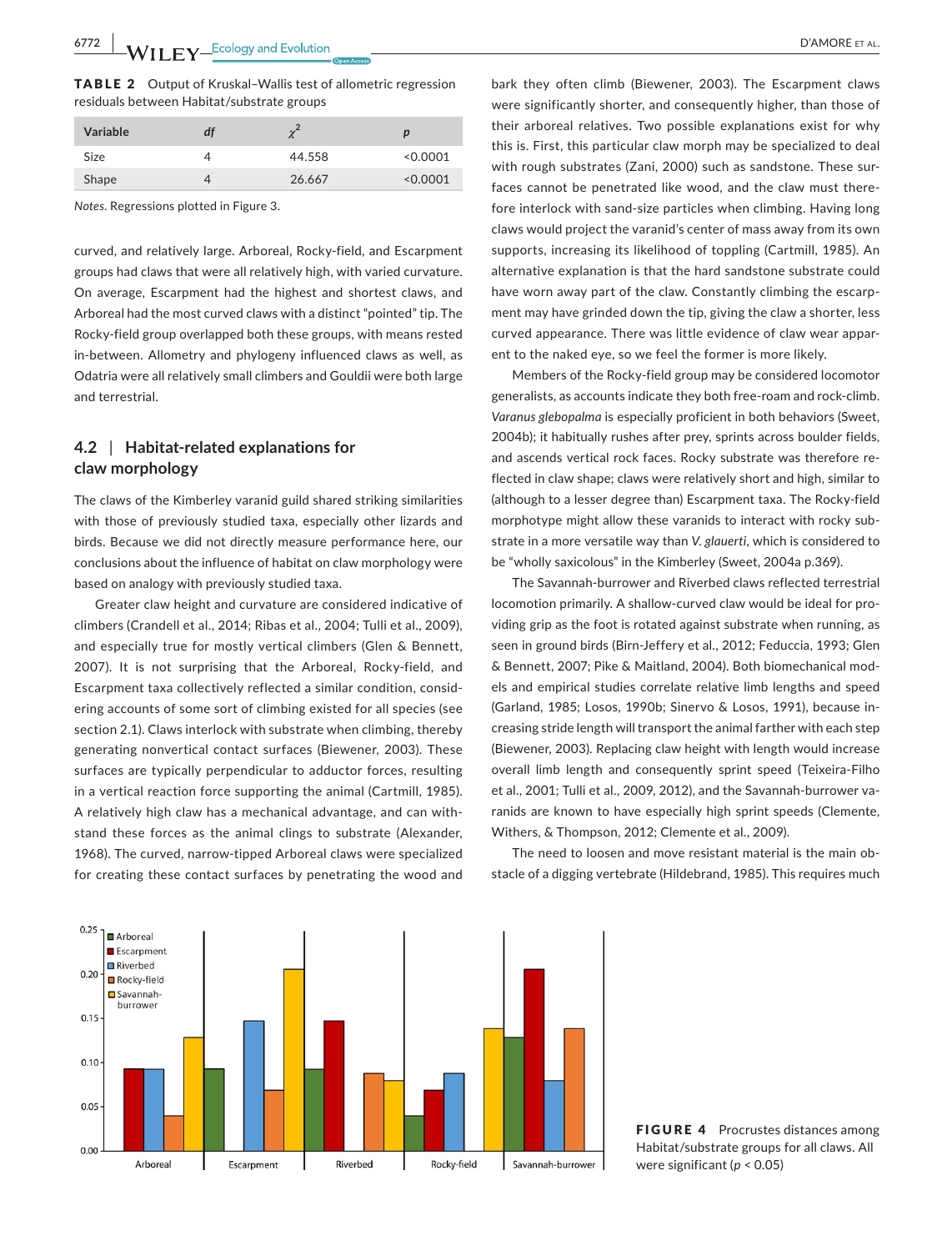

FIGURE 5 Principal components analysis for all claws. (a) Represents vector diagrams of maximum and minimum shape variance of all varanids for the first and second principal components (PC). Black points indicate the mean claw shape (PC = 0), and red vectors indicate deviation from said mean represented by the most extreme sample along the respective PC axis. (b) Represents principal components scores for all claws in the sample for PC1 and 2. Habitat/locomotor group and species are distinguished by color and shape, respectively. (c) Phylomorphospace of species mean PC scores (based on Thompson et al., 2009)

force, and the digging tool must be modified to resist said forces. Vertebrates that "scratch-dig" extensively tend to have long, and disproportionately large, claws (Bramble, 1982; Lautenschlager, 2014; Taylor, 1978; Warner, Tucker, Filoramo, & Towey, 2006). The Savannah-burrower taxa share this trait, as they are arguably the most proficient diggers of the Kimberley. Both species maintain communal warrens consisting of multiple burrows (Christian, 2004b). *Varanus gouldii* can dig several burrows up to 5 meters long in sequence to excavate invertebrates (Thompson, 2004; Whitford, 1998). *Varanus panoptes* produces a complex spiraling burrow, the deepest reptile nest sites on record (Doody, James, Colyvas, McHenry, & Clulow, 2015; Doody et al., 2018).

The degree to which other Kimberley taxa dig is either much less extreme, or unknown (Husband, 1980). This is limited to the shallow excavation of tree hollows (Sweet, 2004a; Thompson & Pianka, 1999), termite mounds (Smith et al., 2004), and turtle egg nests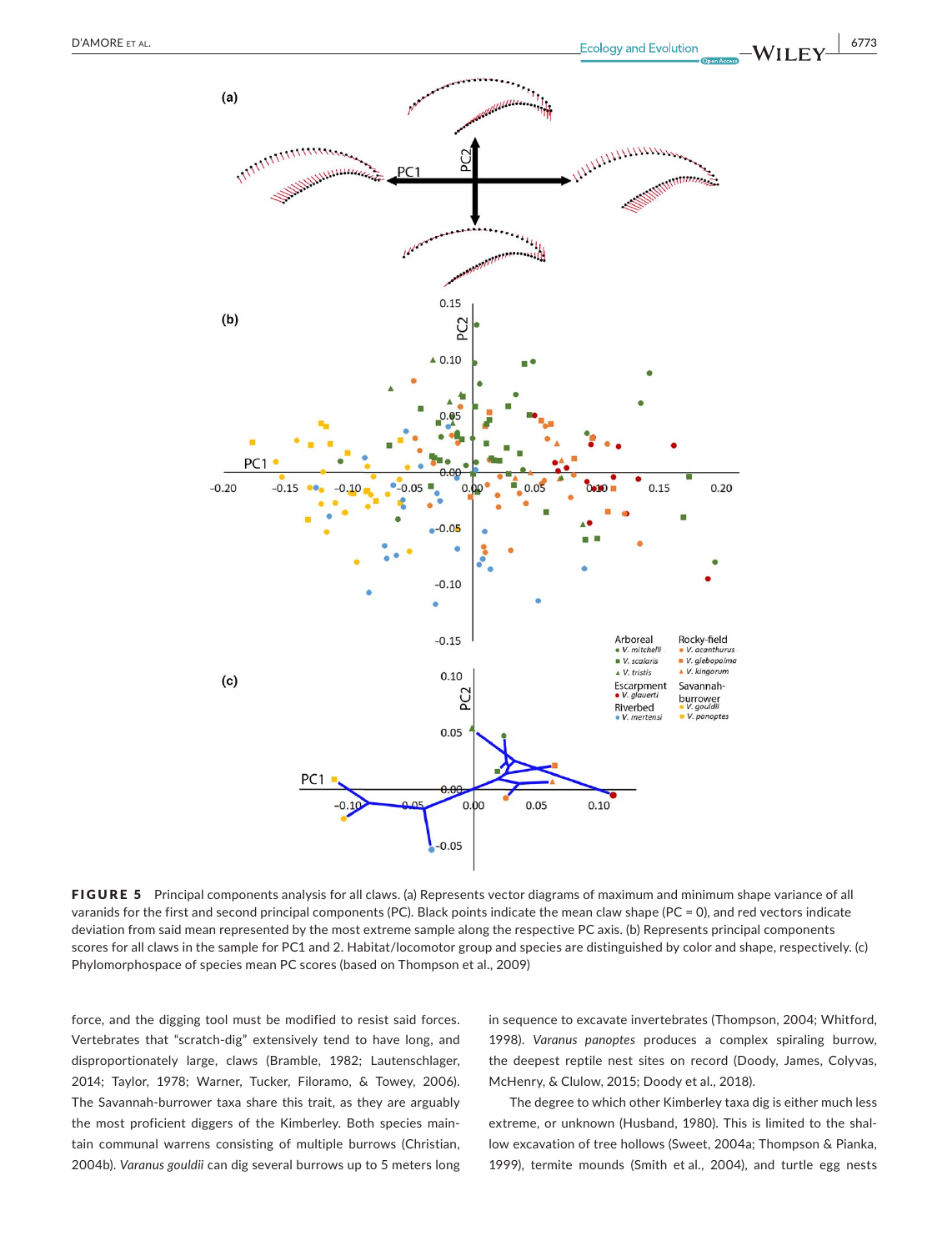**6774 WII FY** Ecology and Evolution *COLOGY CONSIDERT AL.* 

(Christian, 2004a; Kennett et al., 1993). Although of similar body size, *V. mertensi* nests are much shallower and simpler than *V. gouldii* or *V. panoptes* (Rhind et al., 2016), so there is less selection pressure to enlarge or elongate claws.

# **4.3** | **Nonhabitat-related explanations for claw morphology**

It was not surprising that phylogenetic signaling plays a significant role in varanid claw morphology, considering it also strongly influences claw shape in other lizards (Tulli et al., 2009, 2011, 2012) and birds (Birn-Jeffery et al., 2012; Fowler et al., 2009). We could not develop rigorous phylogenetic conclusions about Australian varanids as a whole, but tentative inferences may be drawn. High PICs tended to link with the establishment of new Habitat/substrate groups within phylogenetic history. The ancestral state of Odatria was likely a high claw for climbing, which became only slightly more specialized to cope with the Arboreal and Rocky-field conditions. *Varanus glauerti* went through a substantial morphological change when it transitioned to vertical sandstone. A relatively long claw may have been the ancestral condition of the Gouldii group. The Savannah-burrower morphotype appeared after the crown group separated from the *V. mertensi* line, when they adopted their digging-heavy lifestyle.

The positive size allometry apparent in claws has also been seen in other locomotor structures such as limbs (Christian & Garland, 1996). This is most likely a consequence of the cubic scaling of mass with size increase (Alexander, 1985; McMahon, 1973), as mass is highly correlated with SVL in varanids (Thompson, 2004). Claws can bear much of the weight of the animal when running and/or climbing, and, as a varanid's body size increases, mass increases at a greater rate than claw cross-sectional area. Therefore, an allometric increase in relative claw size would compensate for this. The fact that shape allometry was heavily influenced by Habitat/substrate group may be an indicator of how body size limits locomotor mode in Varanidae. Large size could be detrimental to a climbing animal, as this increases the likelihood of structural failure associated with falling (Biewener, 1982; Cartmill, 1985). The climbing varanids were limited to ≤340 mm SVL, which the terrestrial species surpassed. This resulted in a general correlation between climbing/terrestrial claw morphotypes and body size. Other monitor lizards have shown a similar connection, as *Varanus komodoensis* changes from climbing to terrestrial locomotion as it grows larger (Auffenberg, 1981). This was not the case in the Kimberley taxa, as no ontogenetic changes in claw shape within species were exhibited.

# **4.4** | **Claw morphology and Niche partitioning in the Kimberley**

The fact that claw morphology correlated well with function suggests that claws may play a role in niche separation in the Kimberley varanid guild. Competition between sympatric varanid species may be reduced by maintaining disparate foraging locales (Pianka, 1994), and we have shown certain claw morphotypes to be ideal for particular habitats. This may function to isolate guild members from one another and allow for coexistence. Claws may allow the Arboreal taxa to physically separate themselves from the larger monitors of the savannah by living in trees, eliminating them as competition and potential predators. On the ground, the specialized claws of the Savannahburrowing taxa allowed them to exploit the terrestrial prey by chasing after and/or excavating them. This claw morphotype limits their climbing of trees though. It also constrains them to the savannah, as rocky terrain would be ill-suited for burrowing. *Varanus glauerti* is the only varanid typically found along vertical escarpments in the Kimberley gorges, so its uniquely shaped claws allow it to solely exploit this habitat.

Varanids often use body size differences (Farlow & Planka, 2002) and behavior to faciltate niche separation. These are probably major driving forces in the Kimberley, especially in taxa with similar claw morphologies. *Varanus mitchelli* is associated with rivers where it eats fish (Losos & Greene, 1988; Schultz & Doody, 2004; Shine, 1986), isolating it from the other, less riparian, arboreal taxa. This diet also separates it from *V. mertensi*, which specializes in crustaceans and turtle eggs (Losos & Greene, 1988; Shine, 1986). *Varanus panoptes* may separate itself from *V. gouldii* in that it is typically larger (Christian, 2004b; Thompson, 2004), and incorporates more riparian-zone prey (Pianka, 1994; Shine, 1986; Thompson, 1996). Rocky-field monitors almost certainly partition themselves through size variation, as this correlates with their diet. *Varanus kingorum* is the smallest and limited to eating small arthropods, whereas *V. glebopalma* consumes mostly vertebrates (James, Losos, & King, 1992; King, 2004). *Varanus glebopalma* is also the only monitor known to feed at dusk (Rhind et al., 2013; Swanson, 1979).

### **5** | **CONCLUSIONS**

Our results showed claw morphology was highly variable in the Kimberley monitor lizards, and correlated well with substrates found in their respective habitats as well as locomotor behaviors. This makes claws likely ecomorphological candidates for niche separation in this predator guild, especially when considered in tandem with body size and habitat selection behaviors. Guilds are often defined by shared trophic resources (Simberloff & Dayan, 1991), and varanids typically have intersecting diets due to their opportunistic feeding strategies (example in Sutherland, 2011). Feeding structures such as skulls and teeth would be potentially poor ecomorphological characters for differentiating niche, as such traits have linked particularly well with diet in monitor lizards (Rieppel & Labhardt, 1979; D'Amore, 2015, unpublished data). We suggest that morphological traits associated with locomotion, such as claws, may be more reliable candidates for niche partitioning in these situations, as they link to the occupation of certain habitats.

A major limitation of our study is the fact we only considered two dimensions, and morphological variation along the medial-lateral axis almost certainly influences function. For example, the degree of taper along this axis could affect interaction with substrate. Claws built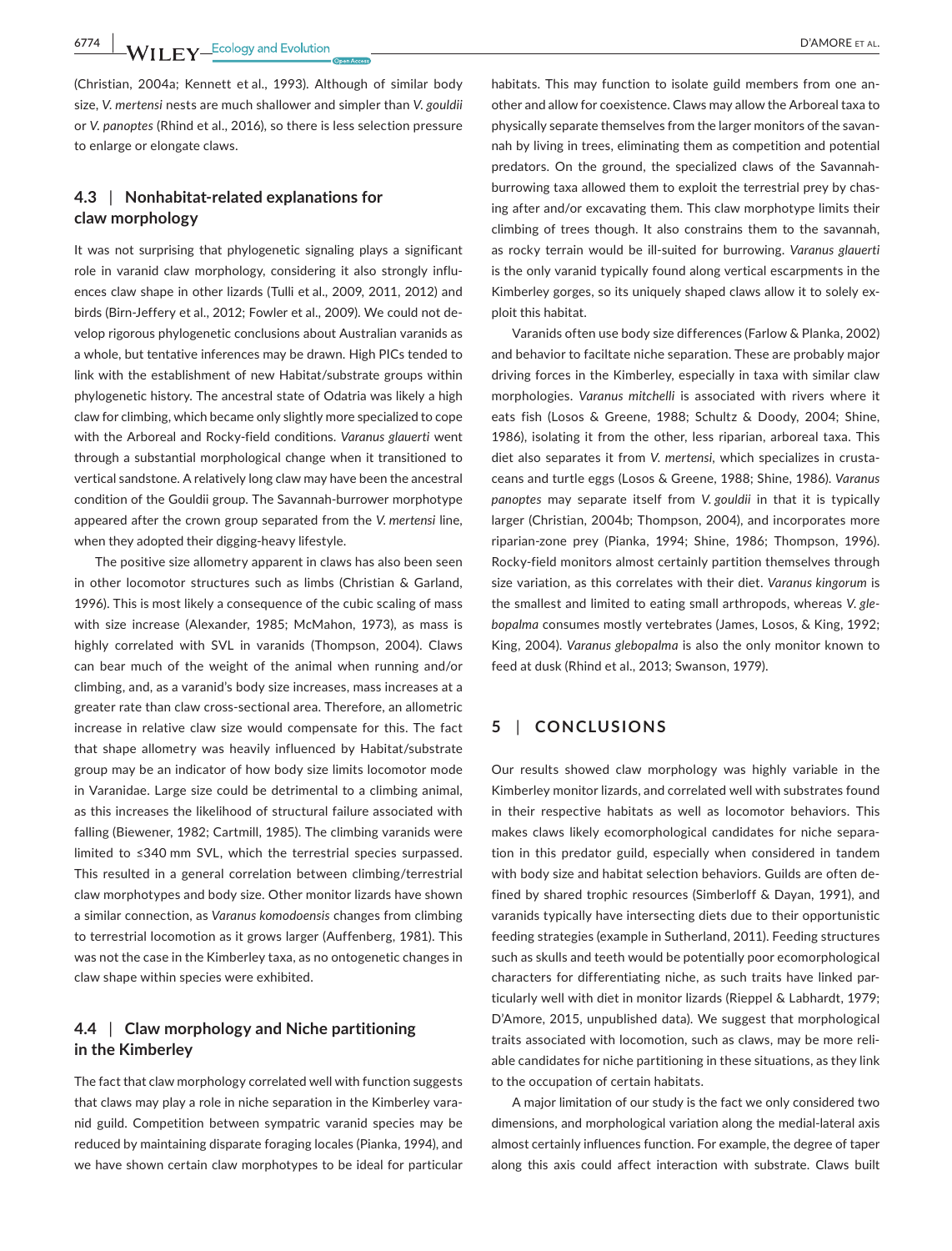for puncturing wood would benefit from a very narrow tip (Cartmill, 1985), whereas burrowers may benefit from a wide claw as it would help transport soil (Hildebrand, 1985). Excluding the third dimension also prohibits investigating certain biomechanical principles by assessing lateral bending strengths (performed for teeth by Valkenburgh and Ruff (1987)), or conducting finite element modelling (Lautenschlager, 2014; Manning et al., 2009). Future studies should consider in what way medial-lateral claw characters may influence claw function.

In addition to broader applications, several surveys and testable hypotheses may be developed from our work. Admittedly our assessment of claw function is correlative, as claw performance has yet to be directly tested in these varanids. Performance studies are therefore necessary to confirm our assertions about the functional significance of these claws (*sensu* Wainwright, 1991; Irschick, 2002). This should then be followed by investigations into how claws specifically influence patterns of resource use in the Kimberley. Although stomach content studies exist for these monitors, more studies investigating diet and prey capture methods would allow for elaboration on habitat use. Habitat/substrate groups may be expanded across most Australian varanids to see if claw shape varies to such a degree in other guilds, as well as determine the extent that phylogenetic signal plays a role in claw morphology.

### **ACKNOWLEDGMENTS**

We thank the Stop the Toad Foundation, Frogwatch Northern Territory, and El Questro Wilderness Park for logistical support. In particular, K. Hands, G. Sawyer, and M. Bass from those respective organizations provided valuable support. Several volunteers assisted in data collection, including L. Blaxland, C. Castellano, S. Cory, J. Lloyd, D. Hamilton, A. Hendy, R. Jaensch, H. James, M. McCurry, M. Parrott, C. and F. McHenry, M. Quayle, R. Soanes, B. Stewart, L. Stroud, D. Tome, C. Walmsley, S. Wilson, and C. Young. The study was funded by the Australian Government (Caring for our Country scheme), the Australian Research Council DP0986471 (to CRM), Monash University, and the Australian Geographic Society. DEC scientific license number was SF009165. The University of Michigan Museum of Zoology Division of Reptiles and Amphibians, and G. Schneider in particular, provided access to specimens. Lodging was provided by Z. Freedman and was funded by the Daemen College Natural Science Department. Statistical help was given by C. Klingenberg. The authors have no conflict of interest to declare.

#### **CONFLICT OF INTEREST**

#### None declared.

#### **AUTHOR CONTRIBUTIONS**

DD, SC, and CM conceived the ideas and designed methodology; DD, SC, SD, DR, and CM collected the data; DD analyzed the data and led the writing of the manuscript.

#### **DATA ACCESSIBILITY**

Data has been uploaded to Dryad [\(https://doi.org/10.5061/dryad.](https://doi.org/10.5061/dryad.cf2hs41) [cf2hs41\)](https://doi.org/10.5061/dryad.cf2hs41).

#### **ORCID**

*Domenic C. D'Amore* <http://orcid.org/0000-0003-1995-4376>

#### **REFERENCES**

- Alexander, R. M. (1968). *Animal mechanics*. Seattle, WA: University of Washington Press.
- Alexander, R. M. N. (1985). Body support, scaling, and allometry. In M. Hildebrand, D. M. Bramble, K. F. Liem, & L. Bolis (Eds.), *Functional vertebrate morphology* (pp. 26–37). Cambridge, MA: Harvard University Press.
- Arnold, S. J. (1983). Morphology, performance and fitness. *American Zoologist*, *23*(2), 347–361.<https://doi.org/10.1093/icb/23.2.347>
- Ast, J. C. (2001). Mitochondrial DNA evidence and evolution in Varanoidea (Squamata). *Cladistics*, *17*(3), 211–226. [https://doi.](https://doi.org/10.1006/clad.2001.0169) [org/10.1006/clad.2001.0169](https://doi.org/10.1006/clad.2001.0169)
- Auffenberg, W. (1981). *The behavioral ecology of the Komodo monitor*. Gainesville, FL: University Press of Florida.
- Biewener, A. A. (1982). Bone strength in small mammals and bipedal birds: Do safety factors change with body size? *Journal of experimental Biology*, *98*(1), 289–301.
- Biewener, A. (2003). *Animal locomotion*. Oxford, UK: Oxford University Press.
- Birn-Jeffery, A. V., Miller, C. E., Naish, D., Rayfield, E. J., & Hone, D. W. (2012). Pedal claw curvature in birds, lizards and Mesozoic dinosaurs–complicated categories and compensating for mass-specific and phylogenetic control. *PLoS ONE*, *7*(12), e50555. [https://doi.](https://doi.org/10.1371/journal.pone.0050555) [org/10.1371/journal.pone.0050555](https://doi.org/10.1371/journal.pone.0050555)
- Bock, W. J., & Miller, W. D. (1959). *The scansorial foot of the woodpeckers, with comments on the evolution of perching and climbing feet in birds. American Museum Novitates, 1931*. Boston, MA: Houghton Mifflin.
- Bookstein, F. L. (1997). Landmark methods for forms without landmarks: Morphometrics of group differences in outline shape. *Medical Image Analysis*, *1*(3), 225–243. [https://doi.org/10.1016/](https://doi.org/10.1016/S1361-8415(97)85012-8) [S1361-8415\(97\)85012-8](https://doi.org/10.1016/S1361-8415(97)85012-8)
- Bramble, D. M. (1982). *Scaptochelys*: Generic revision and evolution of gopher tortoises. *Copeia*, *1984*(4), 852–867. [https://doi.](https://doi.org/10.2307/1444097) [org/10.2307/1444097](https://doi.org/10.2307/1444097)
- Burnham, D. A., Feduccia, A., Martin, L. D., & Falk, A. R. (2011). Tree climbing–a fundamental avian adaptation. *Journal of Systematic Palaeontology*, *9*(1), 103–107. [https://doi.org/10.1080/14772019.20](https://doi.org/10.1080/14772019.2010.522201) [10.522201](https://doi.org/10.1080/14772019.2010.522201)
- Cartmill, M. (1985). Climbing. In M. Hildebrand, D. M. Bramble, K. F. Liem, & L. Bolis (Eds.), *Functional vertebrate morphology* (pp. 73–88). Cambridge, MA: Cambridge University Press.
- Christian, K. (2004a). *Varanus mertensi*. In E. Pianka, & D. King (Eds.), *Varanoid lizards of the world* (pp. 410–415). Bloomington, IN: Indiana University Press.
- Christian, K. (2004b). *Varanus panoptes*. In E. Pianka, & D. King (Eds.), *Varanoid lizards of the world* (pp. 423–429). Bloomington, IN: Indiana University Press.
- Christian, A., & Garland, T. Jr (1996). Scaling of limb proportions in monitor lizards (Squamata: Varanidae). *Journal of Herpetology*, *30*, 219– 230. <https://doi.org/10.2307/1565513>
- Clarke, M. R. B. (1980). The reduced major axis of a bivariate sample. *Biometrika*, *67*(2), 441–446. [https://doi.org/10.1093/](https://doi.org/10.1093/biomet/67.2.441) [biomet/67.2.441](https://doi.org/10.1093/biomet/67.2.441)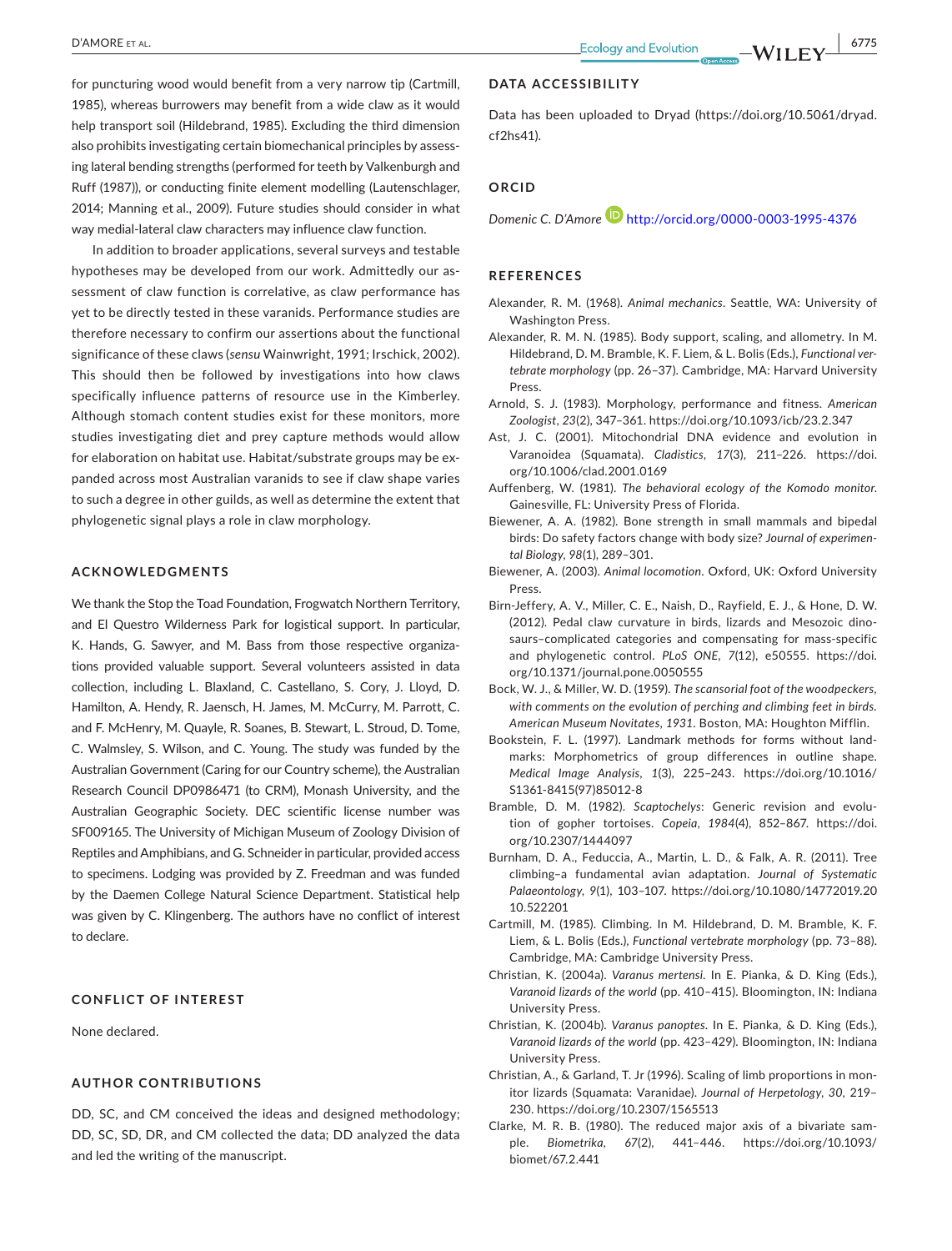**6776 WII FY** Ecology and Evolution <u>Construction Construction Community Constru</u>ction Community D'AMORE ET AL.

- Clemente, C., Thompson, G., & Withers, P. (2009). Evolutionary relationships of sprint speed in Australian varanid lizards. *Journal of Zoology*, *278*(4), 270–280.<https://doi.org/10.1111/j.1469-7998.2009.00559.x>
- Clemente, C. J., Withers, P. C., & Thompson, G. (2012). Optimal body size with respect to maximal speed for the yellow-spotted monitor lizard (*Varanus panoptes*; Varanidae). *Physiological and Biochemical Zoology*, *85*(3), 265–273. <https://doi.org/10.1086/665275>
- Clemente, C. J., Withers, P. C., Thompson, G., & Lloyd, D. (2011). Evolution of limb bone loading and body size in varanid lizards. *The Journal of Experimental Biology*, *214*(18), 3013–3020. [https://doi.org/10.1242/](https://doi.org/10.1242/jeb.059345) [jeb.059345](https://doi.org/10.1242/jeb.059345)
- Crandell, K. E., Herrel, A., Sasa, M., Losos, J. B., & Autumn, K. (2014). Stick or grip? Co-evolution of adhesive toepads and claws in *Anolis* lizards. *Zoology*, *117*(6), 363–369. [https://doi.org/10.1016/j.](https://doi.org/10.1016/j.zool.2014.05.001) [zool.2014.05.001](https://doi.org/10.1016/j.zool.2014.05.001)
- D'Amore, D. C. (2015). Illustrating ontogenetic change in the dentition of the Nile monitor lizard, *Varanus niloticus*: A case study in the application of geometric morphometric methods for the quantification of shape–size heterodonty. *Journal of Anatomy*, *226*(5), 403–419. <https://doi.org/10.1111/joa.12293>
- Doody, J., Clulow, S., Kay, G., D'Amore, D., Rhind, D., Wilson, S., … Bass, M. (2015). The dry season shuffle: Gorges provide refugia for animal communities in tropical savannah ecosystems. *PLoS ONE*, *10*(7), e0131186. <https://doi.org/10.1371/journal.pone.0131186>
- Doody, J., Green, B., Rhind, D., Castellano, C., Sims, R., & Robinson, T. (2009). Population-level declines in Australian predators caused by an invasive species. *Animal Conservation*, *12*(1), 46–53. [https://doi.](https://doi.org/10.1111/j.1469-1795.2008.00219.x) [org/10.1111/j.1469-1795.2008.00219.x](https://doi.org/10.1111/j.1469-1795.2008.00219.x)
- Doody, J. S., James, H., Colyvas, K., Mchenry, C. R., & Clulow, S. (2015). Deep nesting in a lizard, déjà vu devil's corkscrews: First helical reptile burrow and deepest vertebrate nest. *Biological Journal of the Linnean Society*, *116*(1), 13–26. <https://doi.org/10.1111/bij.12589>
- Doody, J. S., James, H., Ellis, R., Gibson, N., Raven, M., Mahony, S., … McHenry, C. R. (2014). Cryptic and complex nesting in the yellowspotted monitor, *Varanus panoptes*. *Journal of Herpetology*, *48*(3), 363–370. <https://doi.org/10.1670/13-006>
- Doody, J. S., Mayes, P., Clulow, S., Rhind, D., Green, B., Castellano, C. M., … Mchenry, C. (2014). Impacts of the invasive cane toad on aquatic reptiles in a highly modified ecosystem: The importance of replicating impact studies. *Biological Invasions*, *16*(11), 2303–2309. [https://](https://doi.org/10.1007/s10530-014-0665-6) [doi.org/10.1007/s10530-014-0665-6](https://doi.org/10.1007/s10530-014-0665-6)
- Doody, J. S., McHenry, C., Brown, M., Canning, G., Vas, G., & Clulow, S. (2018). Deep, helical communal nesting in the sand monitor: Ecology informing paleoecology? *Journal of Zoology*, (In press). [https://doi.](https://doi.org/10.1111/jzo.12543) [org/10.1111/jzo.12543](https://doi.org/10.1111/jzo.12543)
- Doody, J. S., Rhind, D., Green, B., Castellano, C., McHenry, C., & Clulow, S. (2017). Chronic effects of an invasive species on an animal community. *Ecology*, *98*(8), 2093–2101. <https://doi.org/10.1002/ecy.1889>
- Doody, J. S., Soanes, R., Castellano, C. M., Rhind, D., Green, B., McHenry, C., & Clulow, S. (2015). Invasive toads shift predator-prey densities in animal communities by removing top predators. *Ecology*, *96*(9), 2544–2554. <https://doi.org/10.1890/14-1332.1>
- Dryden, G. (2004). *Varanus acanthurus*. In E. Pianka, & D. King (Eds.), *Varanoid lizards of the world* (pp. 298–307). Bloomington, IN: Indiana University Press.
- Farlow, J. O., & Planka, E. R. (2002). Body size overlap, habitat partitioning and living space requirements of terrestrial vertebrate predators: Implications for the paleoecology of large theropod dinosaurs. *Historical Biology*, *16*(1), 21–40.<https://doi.org/10.1080/0891296031000154687>
- Feduccia, A. (1993). Evidence from claw geometry indicating arboreal habits of *Archaeopteryx*. *Science*, *259*(5096), 790–793. [https://doi.](https://doi.org/10.1126/science.259.5096.790) [org/10.1126/science.259.5096.790](https://doi.org/10.1126/science.259.5096.790)
- Felsenstein, J. (1985). Confidence limits on phylogenies: An approach using the bootstrap. *Evolution*, *39*(4), 783–791. [https://doi.](https://doi.org/10.1111/j.1558-5646.1985.tb00420.x) [org/10.1111/j.1558-5646.1985.tb00420.x](https://doi.org/10.1111/j.1558-5646.1985.tb00420.x)
- Findley, J. S., & Black, H. (1983). Morphological and dietary structuring of a Zambian insectivorous bat community. *Ecology*, *64*(4), 625–630. <https://doi.org/10.2307/1937180>
- Fitch, A. J., Goodman, A. E., & Donnellan, S. (2006). A molecular phylogeny of the Australian monitor lizards (Squamata: Varanidae) inferred from mitochondrial DNA sequences. *Australian Journal of Zoology*, *54*(4), 253–269. <https://doi.org/10.1071/ZO05038>
- Fowler, D. W., Freedman, E. A., & Scannella, J. B. (2009). Predatory functional morphology in raptors: Interdigital variation in talon size is related to prey restraint and immobilisation technique. *PLoS ONE*, *4*(11), e7999.<https://doi.org/10.1371/journal.pone.0007999>
- Fowler, D. W., Freedman, E. A., Scannella, J. B., & Kambic, R. E. (2011). The predatory ecology of *Deinonychus* and the origin of flapping in birds. *PLoS ONE*, *6*(12), e28964. [https://doi.org/10.1371/journal.](https://doi.org/10.1371/journal.pone.0028964) [pone.0028964](https://doi.org/10.1371/journal.pone.0028964)
- Garland, T. (1985). Ontogenetic and individual variation in size, shape and speed in the Australian agamid lizard *Amphibolurus nuchalis*. *Journal of Zoology*, *207*(3), 425–439.
- Glen, C. L., & Bennett, M. B. (2007). Foraging modes of Mesozoic birds and non-avian theropods. *Current Biology*, *17*(21), R911–R912. <https://doi.org/10.1016/j.cub.2007.09.026>
- Grizante, M. B., Navas, C. A., Garland, J., & Kohlsdorf, T. (2010). Morphological evolution in Tropidurinae squamates: An integrated view along a continuum of ecological settings. *Journal of evolutionary biology*, *23*(1), 98–111. [https://doi.](https://doi.org/10.1111/j.1420-9101.2009.01868.x) [org/10.1111/j.1420-9101.2009.01868.x](https://doi.org/10.1111/j.1420-9101.2009.01868.x)
- Gunz, P., & Mitteroecker, P. (2013). Semilandmarks: A method for quantifying curves and surfaces. *Hystrix, the Italian Journal of Mammalogy*, *24*(1), 103–109.
- Hahn, S., Dimitrov, D., Rehse, S., Yohannes, E., & Jenni, L. (2014). Avian claw morphometry and growth determine the temporal pattern of archived stable isotopes. *Journal of Avian Biology*, *45*(2), 202–207. <https://doi.org/10.1111/j.1600-048X.2013.00324.x>
- Hammer, Ø., Harper, D. A. T., & Ryan, P. D. (2001). PAST-palaeontological statistics, ver. 1.89. *Palaeontol Electron*, *4*(1), 1–9.
- Herrel, A., Meyers, J. J., & Vanhooydonck, B. (2001). Correlations between habitat use and body shape in a phrynosomatid lizard (*Urosaurus ornatus*): A population-level analysis. *Biological Journal of the Linnean Society*, *74*(3), 305–314. [https://doi.org/10.1111/j.1095-8312.2001.](https://doi.org/10.1111/j.1095-8312.2001.tb01394.x) [tb01394.x](https://doi.org/10.1111/j.1095-8312.2001.tb01394.x)
- Herrel, A., Spithoven, L., Van Damme, R., & De Vree, F. (1999). Sexual dimorphism of head size in *Gallotia galloti*: Testing the niche divergence hypothesis by functional analyses. *Functional Ecology*, *13*(3), 289–297.<https://doi.org/10.1046/j.1365-2435.1999.00305.x>
- Herrel, A., Van Damme, R., Vanhooydonck, B., & Vree, F. D. (2001). The implications of bite performance for diet in two species of lacertid lizards. *Canadian Journal of Zoology*, *79*(4), 662–670. [https://doi.](https://doi.org/10.1139/z01-031) [org/10.1139/z01-031](https://doi.org/10.1139/z01-031)
- Hildebrand, M. (1985). Digging in quadrupeds. In M. Hildebrand, D. M. Bramble, K. F. Liem, & L. Bolis (Eds.), *Functional vertebrate morphology* (pp. 89–109). Cambridge, MA: Harvard University Press. [https://doi.](https://doi.org/10.4159/harvard.9780674184404) [org/10.4159/harvard.9780674184404](https://doi.org/10.4159/harvard.9780674184404)
- Husband, G. (1980). Notes on a nest and hatchlings of *Varanus acanthurus*. *Herpetofauna*, *11*, 29–30.
- Irschick, D. J. (2002). Evolutionary approaches for studying functional morphology: Examples from studies of performance capacity. *Integrative and Comparative Biology*, *42*(2), 278–290. [https://doi.](https://doi.org/10.1093/icb/42.2.278) [org/10.1093/icb/42.2.278](https://doi.org/10.1093/icb/42.2.278)
- Irschick, D. J., Austin, C. C., Petren, K., Fisher, R. N., Losos, J. B., & Ellers, O. (1996). A comparative analysis of clinging ability among padbearing lizards. *Biological Journal of the Linnean Society*, *59*(1), 21–35. <https://doi.org/10.1111/j.1095-8312.1996.tb01451.x>
- Irschick, D. J., Carlisle, E., Elstrott, J., Ramos, M., Buckley, C., VanHooydonck, B., … Herrel, A. (2005). A comparison of habitat use, morphology, clinging performance and escape behaviour among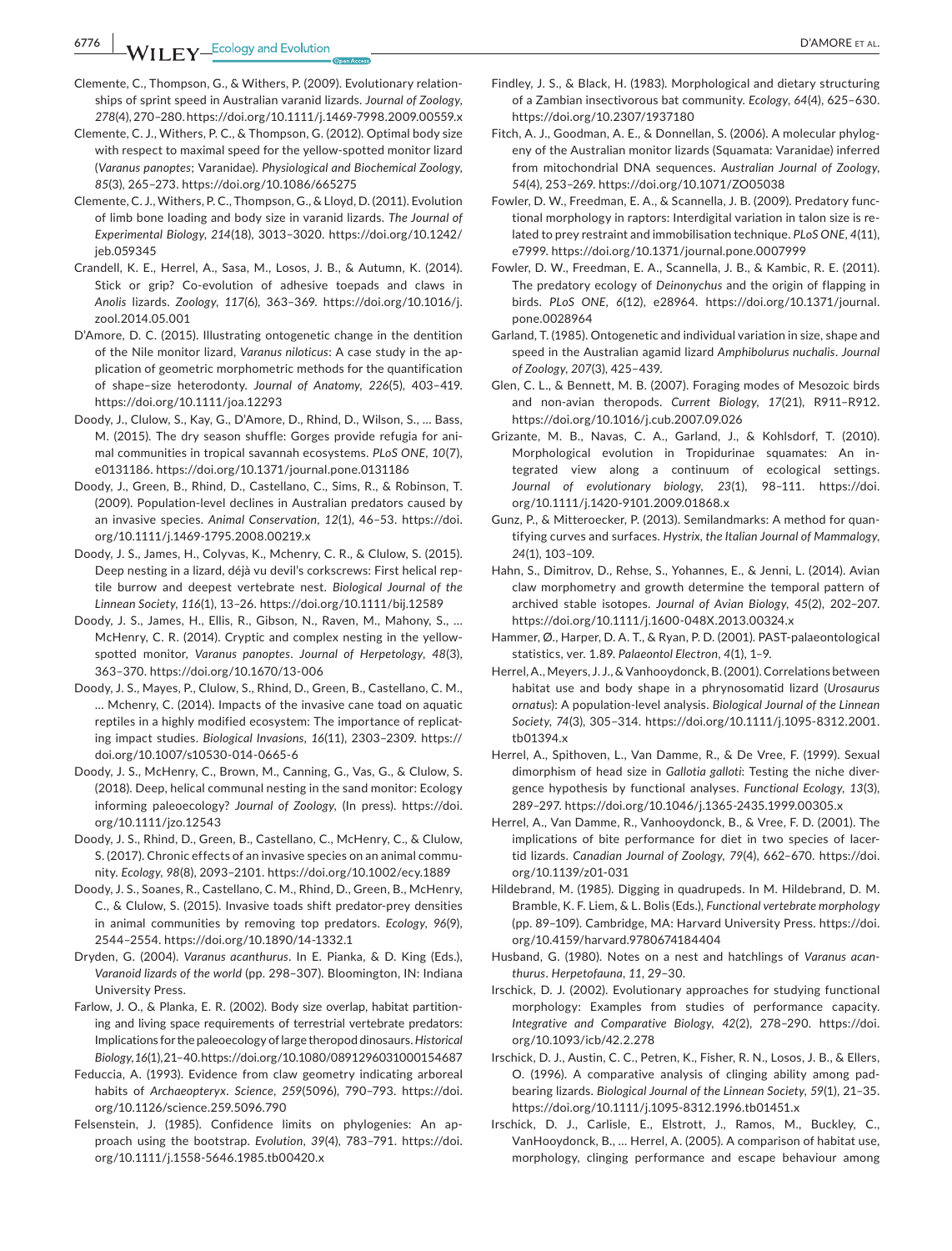two divergent green anole lizard (*Anolis carolinensis*) populations. *Biological Journal of the Linnean Society*, *85*(2), 223–234. [https://doi.](https://doi.org/10.1111/j.1095-8312.2005.00487.x) [org/10.1111/j.1095-8312.2005.00487.x](https://doi.org/10.1111/j.1095-8312.2005.00487.x)

- James, F. C. (1982). The ecological morphology of birds: A review. *Annales Zoologici Fennici*, *19*, 265–275.
- James, C. D., Losos, J. B., & King, D. R. (1992). Reproductive biology and diets of goannas (Reptilia: Varanidae) from Australia. *Journal of Herpetology*, *26*(2), 128–136. <https://doi.org/10.2307/1564852>
- Karr, J., & James, F. (1975). Eco-morphological configurations and convergent evolution in species and communities. In M. L. Cody, & J. M. Diamond (Eds.), *Ecology and evolution of communities* (pp. 258–291). Harvard, MA: Harvard University Press.
- Kennett, R., Christian, K., & Pritchard, D. (1993). Underwater nesting by the tropical fresh-water turtle, *Chelodina rugosa* (Testudinata, Chelidae). *Australian Journal of Zoology*, *41*(1), 47–52. [https://doi.](https://doi.org/10.1071/ZO9930047) [org/10.1071/ZO9930047](https://doi.org/10.1071/ZO9930047)
- King, M. (2004). *Varanus kingorum*. In E. Pianka, & D. King (Eds.), *Varanoid lizards of the world* (pp. 406–409). Bloomington, IN: Indiana University Press. <https://doi.org/10.2307/j.ctt2005wjp>
- Klingenberg, C. P. (2011). MorphoJ: An integrated software package for geometric morphometrics. *Molecular Ecology Resources*, *11*(2), 353– 357. <https://doi.org/10.1111/j.1755-0998.2010.02924.x>
- Klingenberg, C. P., & Marugán-Lobón, J. (2013). Evolutionary covariation in geometric morphometric data: Analyzing integration, modularity, and allometry in a phylogenetic context. *Systematic biology*, *62*(4), 591–610.<https://doi.org/10.1093/sysbio/syt025>
- Lautenschlager, S. (2014). Morphological and functional diversity in therizinosaur claws and the implications for theropod claw evolution. *Proceedings of the Royal Society B: Biological Sciences*, *281*(1785), 20140497.<https://doi.org/10.1098/rspb.2014.0497>
- Losos, J. B. (1990a). Ecomorphology, performance capability, and scaling of West Indian *Anolis* lizards: An evolutionary analysis. *Ecological Monographs*, *60*(3), 369–388. <https://doi.org/10.2307/1943062>
- Losos, J. B. (1990b). The evolution of form and function: Morphology and locomotor performance in West Indian *Anolis* lizards. *Evolution*, *44*(5), 1189–1203. [https://doi.org/10.1111/j.1558-5646.1990.](https://doi.org/10.1111/j.1558-5646.1990.tb05225.x) [tb05225.x](https://doi.org/10.1111/j.1558-5646.1990.tb05225.x)
- Losos, J. B., & Greene, H. W. (1988). Ecological and evolutionary implications of diet in monitor lizards. *Biological Journal of the Linnean Society*, *35*(4), 379–407. [https://doi.org/10.1111/j.1095-8312.1988.](https://doi.org/10.1111/j.1095-8312.1988.tb00477.x) [tb00477.x](https://doi.org/10.1111/j.1095-8312.1988.tb00477.x)
- Losos, J. B., & Sinervo, B. (1989). The effects of morphology and perch diameter on sprint performance of *Anolis* lizards. *Journal of Experimental Biology*, *145*(1), 23–30.
- MacLeod, N., & Rose, K. D. (1993). Inferring locomotor behavior in Paleogene mammals via eigenshape analysis. *American Journal of Science*, *293*(A), 300–355. <https://doi.org/10.2475/ajs.293.A.300>
- Maddison, W. P., & Maddison, D. R. (2017). *Mesquite: A modular system for evolutionary analysis*. Version 3.31. Retrieved from [http://mesquite](http://mesquiteproject.org)[project.org](http://mesquiteproject.org)
- Manning, P. L., Margetts, L., Johnson, M. R., Withers, P. J., Sellers, W. I., Falkingham, P. L., … Raymont, D. R. (2009). Biomechanics of dromaeosaurid dinosaur claws: Application of X-Ray microtomography, nanoindentation, and finite element analysis. *The Anatomical Record*, *292*(9), 1397–1405.<https://doi.org/10.1002/ar.20986>
- Mayes, P., Thompson, G., & Withers, P. (2005). Diet and foraging behaviour of the semi-aquatic *Varanus mertensi* (Reptilia: Varanidae). *Wildlife Research*, *32*(1), 67–74.<https://doi.org/10.1071/WR04040>
- McElroy, E. J., & Reilly, S. M. (2009). The relationship between limb morphology, kinematics, and force during running: The evolution of locomotor dynamics in lizards. *Biological journal of the Linnean Society*, *97*(3), 634–651. [https://doi.](https://doi.org/10.1111/j.1095-8312.2009.01230.x) [org/10.1111/j.1095-8312.2009.01230.x](https://doi.org/10.1111/j.1095-8312.2009.01230.x)
- McMahon, T. (1973). Size and shape in biology: Elastic criteria impose limits on biological proportions, and consequently on metabolic

rates. *Science*, *179*(4079), 1201–1204. [https://doi.org/10.1126/](https://doi.org/10.1126/science.179.4079.1201) [science.179.4079.1201](https://doi.org/10.1126/science.179.4079.1201)

- Melville, J., & Swain, R. O. Y. (2000). Evolutionary relationships between morphology, performance and habitat openness in the lizard genus *Niveoscincus* (Scincidae: Lygosominae). *Biological Journal of the Linnean Society*, *70*(4), 667–683.
- Mosto, M. C., & Tambussi, C. P. (2014). Qualitative and quantitative analysis of talons of diurnal bird of prey. *Anatomia, Histologia, Embryologia*, *43*(1), 6–15.<https://doi.org/10.1111/ahe.12041>
- Openshaw, G., & Keogh, J. (2014). Head shape evolution in monitor lizards (*Varanus*): Interactions between extreme size disparity, phylogeny and ecology. *Journal of Evolutionary Biology*, *27*(2), 363–373. <https://doi.org/10.1111/jeb.12299>
- Perez, S. I., Bernal, V., & Gonzalez, P. N. (2006). Differences between sliding semi-landmark methods in geometric morphometrics, with an application to human craniofacial and dental variation. *Journal of Anatomy*, *208*(6), 769–784. [https://doi.](https://doi.org/10.1111/j.1469-7580.2006.00576.x) [org/10.1111/j.1469-7580.2006.00576.x](https://doi.org/10.1111/j.1469-7580.2006.00576.x)
- Pianka, E. R. (1994). Comparative ecology of *Varanus* in the Great Victoria desert. *Australian Journal of Ecology*, *19*(4), 395–408. [https://](https://doi.org/10.1111/j.1442-9993.1994.tb00505.x) [doi.org/10.1111/j.1442-9993.1994.tb00505.x](https://doi.org/10.1111/j.1442-9993.1994.tb00505.x)
- Pianka, E., (2004). *Varanus tristis*. In E. Pianka, & D. King (Eds.), *Varanoid lizards of the world* (pp. 477–487). Bloomington, IN: Indiana University Press. <https://doi.org/10.2307/j.ctt2005wjp>
- Pike, A., & Maitland, D. (2004). Scaling of bird claws. *Journal of Zoology*, *262*(1), 73–81. <https://doi.org/10.1017/S0952836903004382>
- Rhind, D., Doody, J. S., Ellis, R., Ricketts, A., Scott, G., Clulow, S., & McHenry, C. R. (2013). *Varanus glebopalma* (Black-palmed Monitor) nocturnal activity and foraging. *Herpetological Review*, *4*(4), 687–688.
- Rhind, D., Jackson, C., Pezaro, N., & Doody, J. S. (2016). A Nest of *Varanus mertensi* (Glauert, 1951) in Northern Australia. *Biawak*, *10*(1), 18–21.
- Ribas, S. C., Velloso, A., Teixeira-Filho, P., Rocha-Barbosa, O., Evangelista, H., & Dos Santos, E. (2004). Structure of claws and toes of two tropidurid lizard species of *Restinga* from Southeastern Brazil: Adaptations to the vertical use of the habitat. *Revista Chilena de Historia Natural*, *77*(4), 599–606.
- Rieppel, O., & Labhardt, L. (1979). Mandibular mechanics in *Varanus niloticus* (Reptilia: Lacertilia). *Herpetologica*, *35*, 158–163.
- Rohlf, F. J. (2010). *TpsDig 2.16*. Stony Brook, NY: Department of Ecology and Evolution, State University of New York.
- Rohlf, F. J. (2013). *TpsRelw 1.53, relative warps analysis*. Stony Brook, NY: Department of Ecology and Evolution, State University of New York.
- Root, R. B. (1967). The niche exploitation pattern of the blue-gray gnatcatcher. *Ecological Monographs*, *37*(4), 317–350. [https://doi.](https://doi.org/10.2307/1942327) [org/10.2307/1942327](https://doi.org/10.2307/1942327)
- Schultz, T., & Doody, S. (2004). *Varanus mitchelli*. In E. Pianka, & D. King (Eds.), *Varanoid lizards of the world* (pp. 416–422). Bloomington, IN: Indiana University Press.
- Shine, R. (1986). Food habits, habitats and reproductive biology of four sympatric species of varanid lizards in tropical Australia. *Herpetologica*, *42*(3), 346–360.
- Shine, R. (2010). The ecological impact of invasive cane toads (*Bufo marinus*) in Australia. *The Quarterly Review of Biology*, *85*(3), 253–291. <https://doi.org/10.1086/655116>
- Simberloff, D., & Dayan, T. (1991). The guild concept and the structure of ecological communities. *Annual Review of Ecology and Systematics*, *22*(1), 115–143. [https://doi.org/10.1146/annurev.](https://doi.org/10.1146/annurev.es.22.110191.000555) [es.22.110191.000555](https://doi.org/10.1146/annurev.es.22.110191.000555)
- Sinervo, B., & Losos, J. B. (1991). Walking the tight rope: Arboreal sprint performance among *Sceloporus occidentalis* lizard populations. *Ecology*, *72*(4), 1225–1233.<https://doi.org/10.2307/1941096>
- Smith, L., Sweet, S., & King, D. (2004). *Varanus scalaris*. In E. Pianka, & D. King (Eds.), *Varanoid lizards of the world* (pp. 453–461). Bloomington, IN: Indiana University Press.